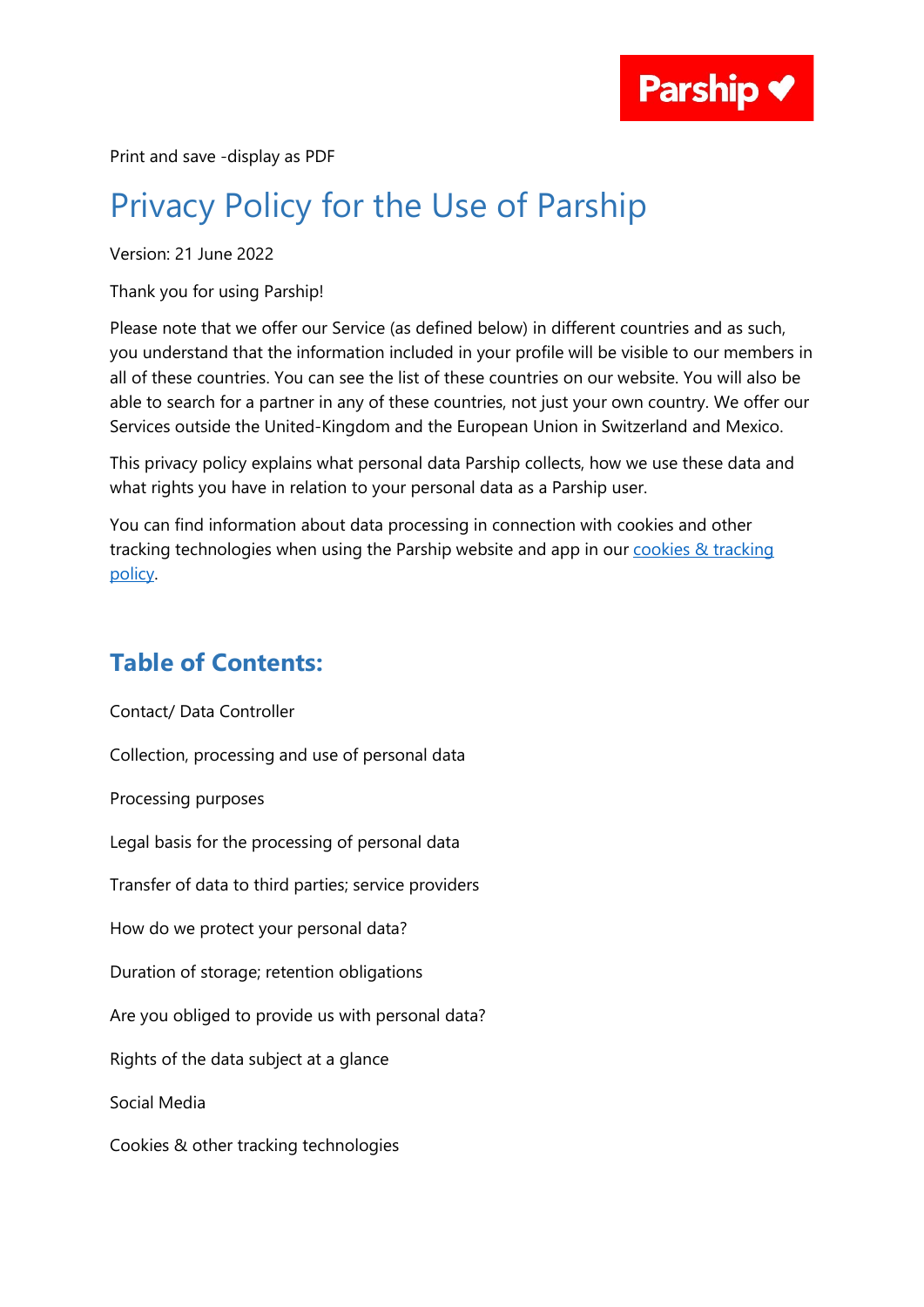

## <span id="page-1-0"></span>**Contact/ Data Controller**

Unless otherwise stated in this privacy policy or in our [cookies & tracking policy,](https://uk.parship.com/cookiesandtracking) the controller of your personal data is PE Digital GmbH, Speersort 10, 20095 Hamburg, Germany (hereafter "Parship", "us, "our", "we").

If you have any questions or suggestions about how we use your personal data, please contact us or our data protection officer.

Our contact details are as follows:

PE Digital GmbH, Customer Service Parship United Kingdom, Speersort 10, 20095 Hamburg, Germany, +49 (40) 460026 - 168 (fax number), [privacypolicy@parship.co.uk](mailto:privacypolicy@parship.co.uk) (email)

#### **You can reach our data protection officer at:**

Parship UK Privacy Team, [privacypolicy@parship.co.uk](mailto:privacypolicy@parship.co.uk) (email)

#### **Our UK Representative is:**

eHarmony UK Ltd., 6-10 Great Portland Street, London W1W 8QL, Great-Britain

## <span id="page-1-1"></span>**Collection, processing and use of personal data**

Personal data is any information relating to an identified or identifiable natural person (e.g. name, address, phone number, date of birth or e-mail address). When we say that we process personal data, this means that we collect, store, use, transfer to others or delete such data.

Parship collects and processes your personal data exclusively in the following cases:

- If you visit us on our website without being a member.
- If you contact us directly.
- If you install our Parship app.
- If you subscribe to a Parship membership (paid or free) and then use Parship.

Once you have signed up for a Parship account, we will provide you with access to an online database over which you will be able to get know other Parship-registered customers (also known as members). In order to provide you with the Parship service as described in the General Terms and Conditions (the "Parship Service" or "Service"), we need to use your personal data. If you do not want us to use your personal data or parts thereof, we will not be able to provide you with the Service. You will also need to provide us with special categories of personal data (i.e. sensitive personal data, such as information about your sexual orientation). Please see below for further information about the types of personal data Parship collects when you use our Service.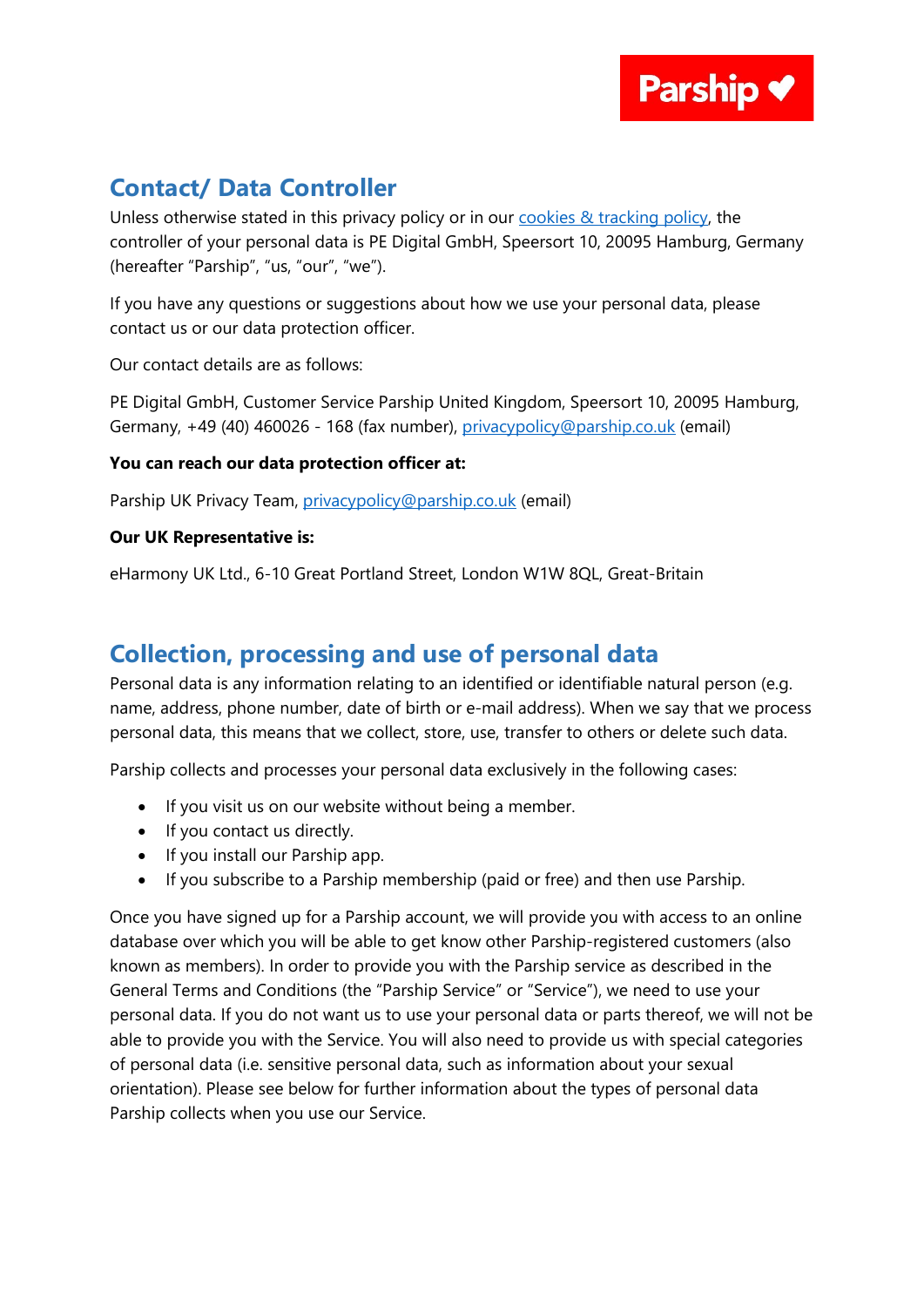

#### Data processing through app stores

Before you can install our app, you may have to enter into a user agreement with an app store operator (e.g. Google or Apple). Our app is available on different app platforms, depending on your particular operating system.

In order to install and use our app via these app stores, you will need to have a valid account with the app store operator as well as a compatible device (e.g. a smartphone). Parship has no control over the collection, processing and use of personal data in this respect. The relevant app store operator will be the sole data controller of this information. If necessary, please contact the operator of the respective app store directly for information about their data processing. Parship is the data controller with respect to your personal data only when you use the Parship app.

#### What personal data does Parship collect from its members to fulfil the contractual relationship?

In order to register for the Parship Service and conclude a Basic Membership or a Premium Membership, you will need to provide us with the personal data described below. In addition, in order to provide you with our Services (as more fully described in the General Terms and [Conditions\),](https://uk.parship.com/termsandconditions/) we need to process this personal data.

#### Registration process

In order to register for Parship's free Service (i.e., conclude a "Basic Membership"), you will need to provide us with personal data, without which the registration cannot be completed. These data are:

- » Gender and sex of partner sought (your sexual preference is data regarding your sexual orientation and therefore sensitive personal data)
- » Email address
- » Password

If you have chosen to log in via a third-party provider such as Facebook or Apple, you do not need to enter an email address or a password during the registration process.

You can access Parship's Service respectively with the email address and the password you have indicated (your access data) or alternatively, via the third party provider's login data.

Parship offers the possibility to provide the cell phone number for a so-called SMS Verification or else for receiving messages through Parship. The specification of the cell phone number is not required to use the service of Parship.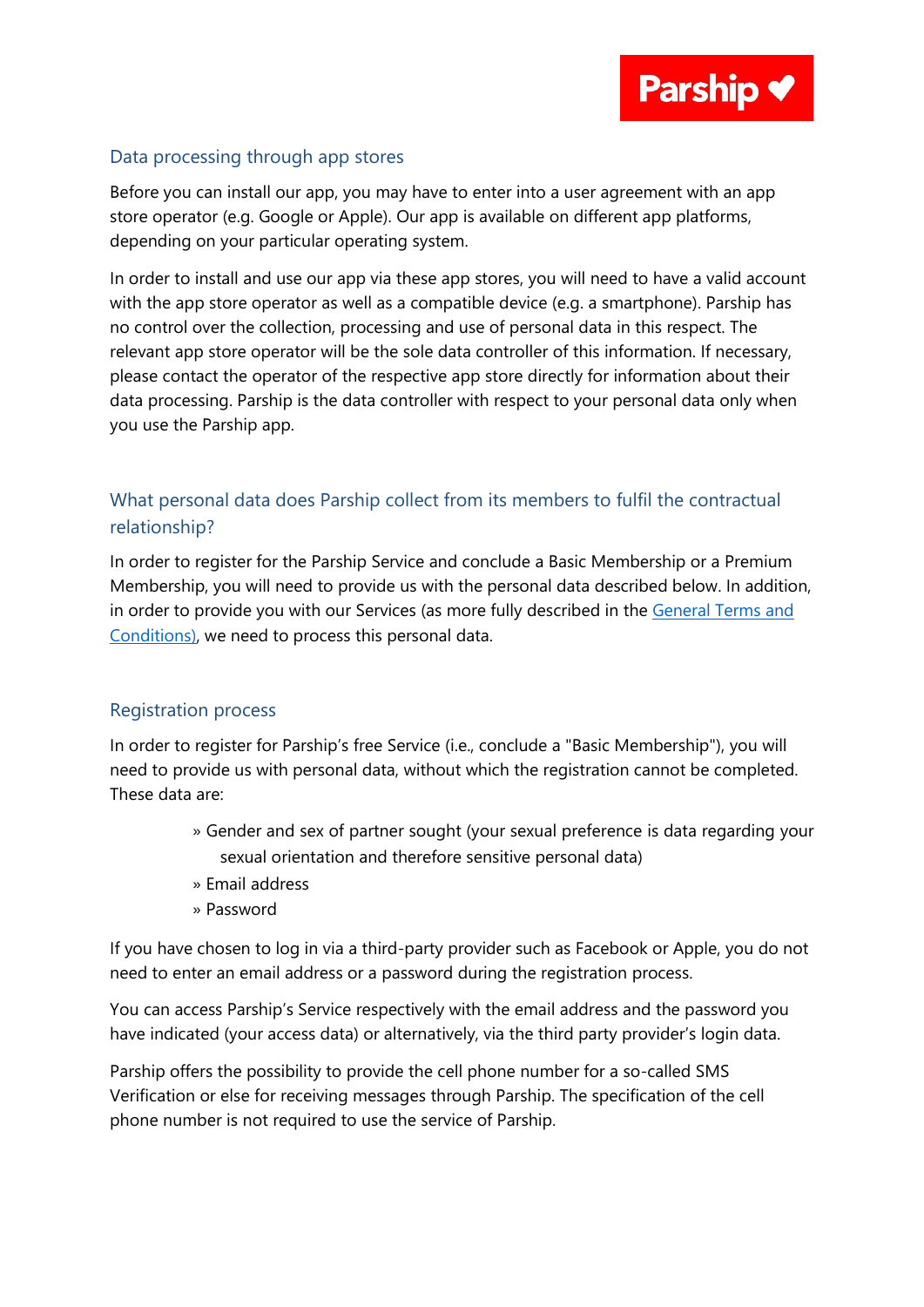#### During registration via Apple ("Sign in with Apple")

You can register to join the Parship Service using your Apple-ID. If you choose to do this, we will receive the information that we need for your registration directly from Apple. In this respect, a data transfer takes place. Apple enables you to share the email address associated with your Apple account with Parship or hide it. If you hide your email address, we will receive a randomly generated unique email address from Apple for the creation and use of your Parship account. Our communications will be sent to this email address and automatically forwarded by Apple to your email address, if you have not deactivated forwarding of Parship emails.

Please be aware that we have no control over the type and amount of information that Apple collects about you when you register for our Service using the Apple login. If you do not want Apple to collect information about you in relation to your use of our Service, you should not use the Apple login.

You may dissociate your Parship account from your Apple-ID at any time in your profile on our website. In this case, we will need your access data, as explained above.

For more information about the types of information collected by Apple and how Apple uses your information, as well as about your rights and your ability to protect your data, please see Apple's [privacy policy.](https://www.apple.com/legal/privacy/en-ww/)

#### During registration via Facebook ("Facebook Login")

Parship uses the "Register with Facebook" business tool with the add-on "Data Access Function" through which you can register to join the Parship Service using your Facebook account. If you choose to do this, we will receive the following authentication data for your registration directly from Facebook: the email address that is associated with your Facebook account, your profile name and your profile picture, of which Parship only stores and processes the email address. In this respect, a data transfer takes place. Your Facebook profile name and profile picture are not stored or processed by us but are automatically deleted.

If you use the Facebook login on our website or app, Facebook will also collect data through third-party scripts, process this data for the purpose of Facebook Analytics or forward it to third parties. The Facebook privacy policy explains which data may be collected through the Facebook login. This includes data about your device, your use of Parship, the websites that you have visited, as well as adverts that you have viewed. Unfortunately, it is technically impossible for us to prevent this processing by Facebook. If you do not want Facebook to collect information about you in relation to your use of our Service, you should not use the Facebook login and/or adjust your tracking parameters directly in your Facebook account before accessing or using Parship.

You may dissociate your Parship account from your Facebook-ID at any time in your profile on our website. In this case, we will need your access data, as explained above.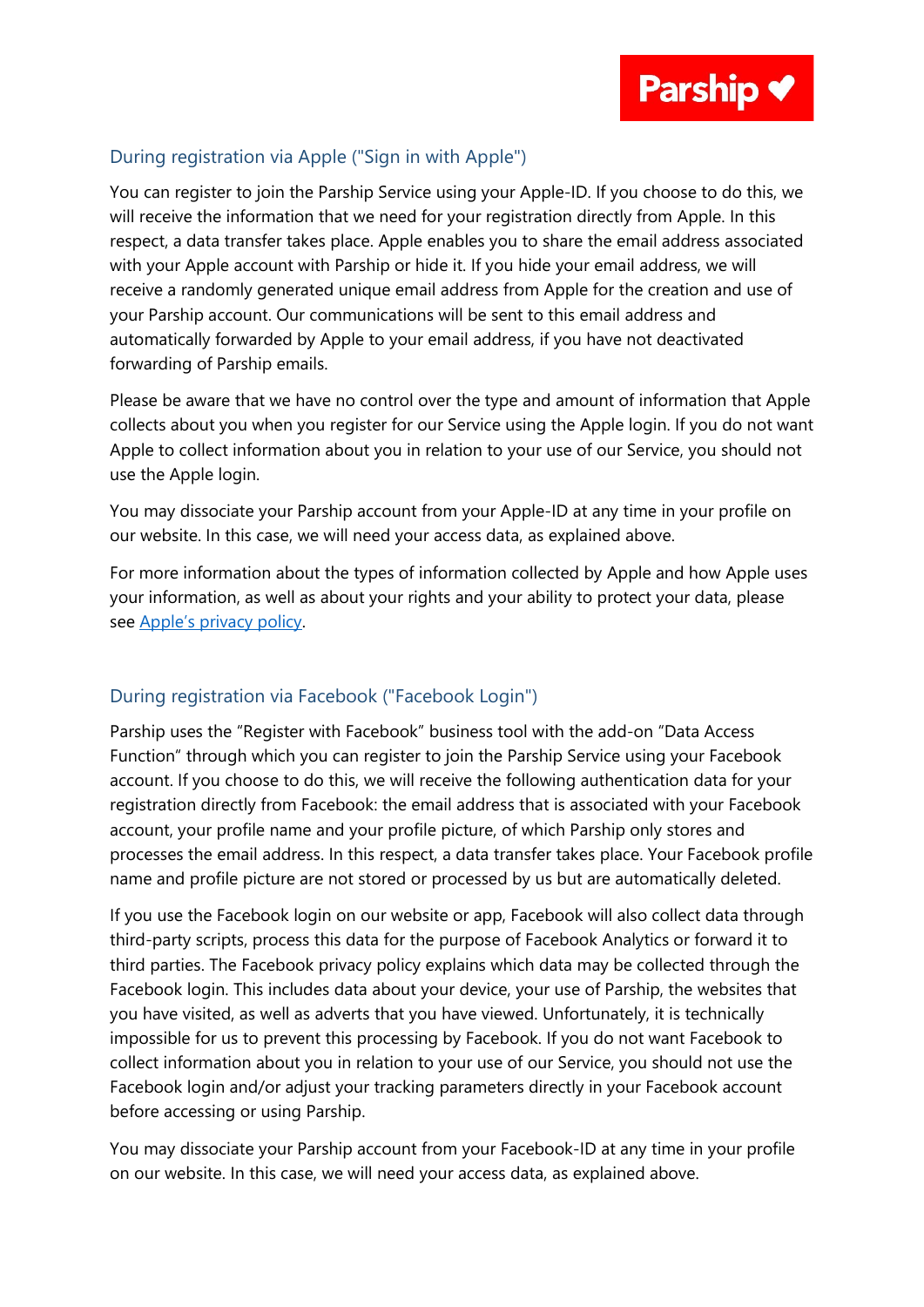For more information about the types of information collected by Facebook and how Facebook will use your information, as well as about your rights and your ability to protect your data, please see [Facebook's privacy policy](file://///FS/Legal/03_Legal/01_Webseiten_APP/00_zu%20ändern/DSB/08_DSB_merged_Web_App%20inkl.%20Cookies%20Hinweise_Web%20nach%20CMP_App%20vor%20CMP/eharmony%20uk_in%20Bearbeitung/Facebook’s%20privacy%20policy).

#### Data required in connection with a Basic Membership

Our Service works by providing your profile information ("profile") and your compatibility points to other Parship users. In order to get the full benefit of our Service and to set up your Parship profile, we will ask you to provide us with data about yourself. This may include information about your personal values and preferences, your appearance, and any other characteristics that are relevant for us to establish your personality evaluation and to recommend potential partners ("partner recommendations") to you. When designing your profile, you will also need to provide us with information about yourself, including text and photos. In addition, we also collect information about you when you provide your answers to the Parship test (or "questionnaire") and we will use this information to automatically create your Parship personality evaluation (or "partner personality"). Please note that, although you will be able to read your personality evaluation and compatibility points in your profile, your personality evaluation is not generally publicly visible to other Parship members. Instead, those members who directly access your profile information will only have access to extracts of your personality evaluation and your compatibility points.

When we ask you to provide us with information about you during the registration process, we make it clear when such information will be kept private and will not be made available to other users. Please note that your specific answers to Parship's compatibility questionnaire are generally kept private, however, the compatibility points that we generate from your answers are made publicly available to other members. Additionally, the information you voluntarily provide for hobbies and interests within the questionnaire will be visible to your partner recommendations in your profile, but you may update or delete this information at any time. All other information you provide us with for or as part of your Parship profile will be publicly visible to other members on our website and our app, such as information that you voluntarily choose to include in your profile, especially your first name, place of residence / postal code, and your interests.

We will not be able to suggest partner recommendations for you if you do not provide us with the requested information relating to your sexual preferences (i.e. both preferred sex and gender), or the other information requested as part of the Parship compatibility questionnaire. If you do not want to provide us with this information, you will not be able to use our Service.

Generally, the types of data that we will collect during the registration are as follows:

- » Residence / postal code
- » Country of residence
- » Date of birth
- » Full name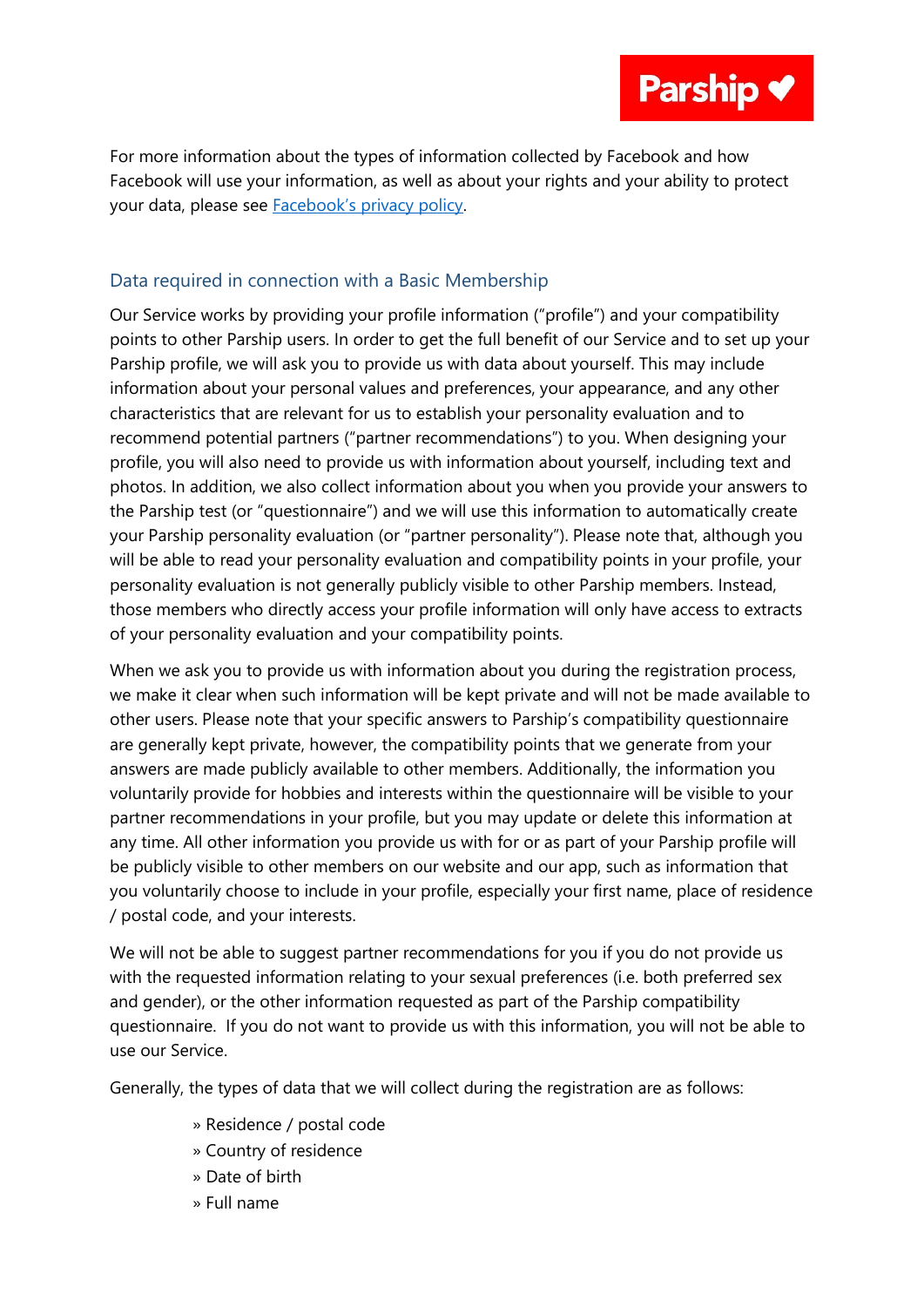

- » Height
- » Number of children
- » Marital status
- » Education level
- » Occupation
- » Income

In addition, you may choose to provide us with sensitive information such as:

- » Religion
- » Ethnicity
- » Political view.

By giving us this information, you agree that we store and use this information for matching purposes. This information allows us to further refine the match preferences and search criteria available to you when searching for a partner on our platform. This information will be disclosed in your profile, and therefore, visible to matches who visit your profile. However, please note that you do not have to provide us with this information in order to use the eharmony Service, and you may change your answers to "prefer not to specify" in the religion, ethnicity and/or political view fields at any time in your profile.

You may also upload photos of yourself in your profile, whereby other members may see, next to your first name, your photos clearly (i.e. unblurred version) in your profile or in a blurred version via email. Please note that you do not have to upload any photos in order to use the Parship Service. You may upload photos to your profile at any time, even after you completed your registration or already used the Service for a period of time.

#### Upon completion of a Premium Membership

If you decide to sign up for Parship's Premium chargeable features ("Premium Membership") via the website (i.e. you decide to become a Premium member), we will collect following payment data during your order:

- » Name and first name
- » Residential address
- » Payment and billing details (credit card data is stored by a third-party payment provider and not by Parship)

If you purchase a Premium Membership via an app store provider (e.g. Google or Apple), please refer to the terms of use of the relevant app platform operator to find out which personal data they process in relation to the purchase process. Parship does not process any payment or billing data in this respect.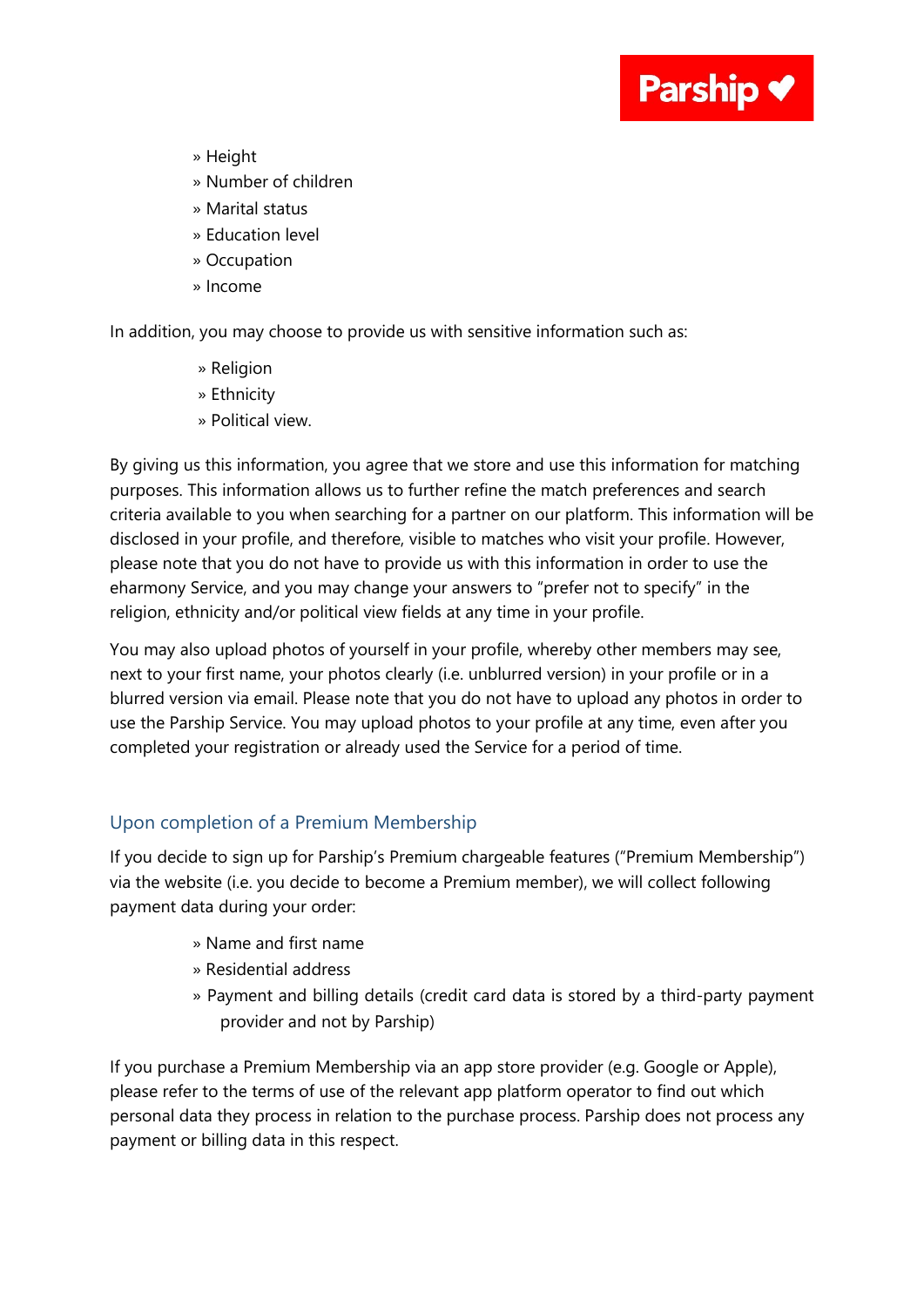

#### Communication with members, communication with our customer service, and communication via video chat

If you correspond with other Parship members through the Parship platform, or with Parship customer service, we will collect and store this information. The messages sent between members via our Service are end-to-end encrypted.

If you contact our customer service, please note the following: if you communicate with our customer service:

- (1) using the online contact form: the content of your message to us will be encrypted in transit; our reply will be protected in transit, provided that your email provider supports Transport Layer Security (TLS) transfer encryption;
- (2) via email: the content of your message to us will only be protected in transit via TLS transfer encryption if your email provider supports TLS transport encryption;
- (3) (if available) via chat function for logged-in members in the customer service portal, the transmission of chat communication is SSL-encrypted (transport encryption). If the chat function is used with customer service, an appropriate chat report will be provided..

Please note that, in principle, communications between you and Parship will only be conducted via the email address associated with your Parship account. Members who are registered via Apple and have hidden their email address will only receive communications if the automatic forwarding function is activated through Apple. Please bear in mind that Apple does not inform us whether you have activated the forwarding function.

If you would prefer not to contact our customer service by email (for example, because you are concerned that your email provider does not support TLS encryption or the content of our email is not encrypted), please contact Parship by post or fax instead. You will find our contact details under [Contact.](#page-1-0)

As a Premium Member, as well as in some promotions for Basic Members, you have the opportunity to communicate with other members via video chat in selected countries. For this purpose, Parship uses a service provider based in the USA with whom Parship has a data processing agreement Standard contractual clauses are integrated in this agreement and the use of additional technical and organisational security measures is contractually guaranteed. Parship transfers your IP address and your profile ID to this service provider when using the video chat feature. The service provider also stores data regarding the time and duration of any video chat calls. This data processing is necessary technically and for billing purposes. The video communication is encrypted end-to-end. Video and audio content is not stored. Parship does not collect or transfer any other data in connection with video chat. If you do not want Parship to transfer your IP address and your profile ID to its service provider, or do not want the time and duration of the chat to be stored, you should not use the video chat function.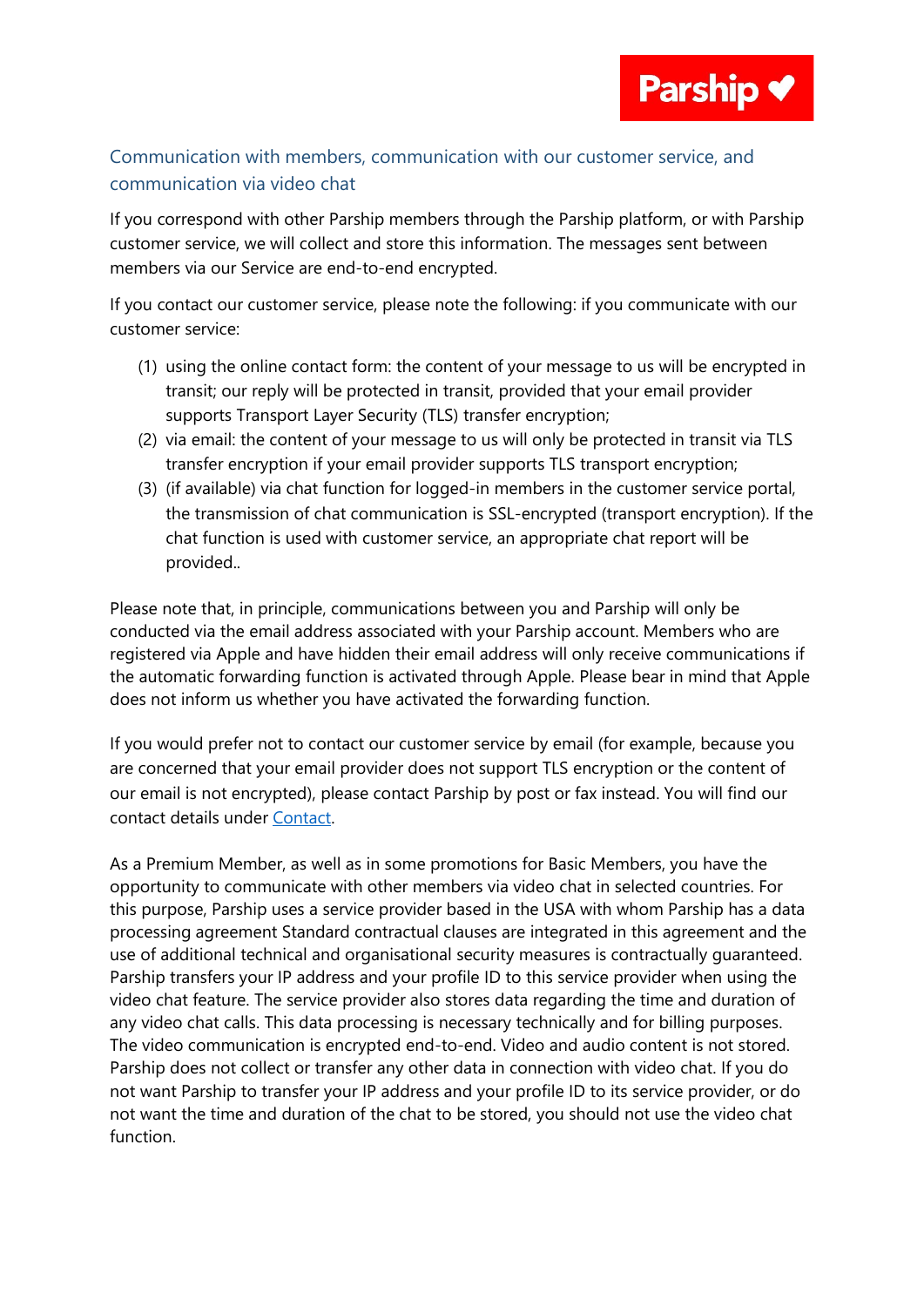

#### Promotional emails - Messages

When you subscribe for our free membership ("Basic Membership"), you must enter your email address on the welcome page, or we receive your email address from Apple/ Facebook (if you register via a third party login). We will use this email address, or any new e-mail addresses you enter in your profile afterwards, to send you promotional emails about Parship's free and for-purchase products, without requiring your consent.

In your profile under "Notification options," you can also choose to receive personalised partner recommendations and guidance during your Parship membership, to help you to get the most out of the Parship Service.

As long as your email provider supports "Transport Layer Security" (TLS) transport encryption, these promotional emails (including our personalised guidance) are protected in transit via TLS transfer encryption.

**You can object to our use of your email address for promotional purposes or personalised guidance, at any time, either by: (i) clicking on the link in our emails to adjust your email notification settings, (ii) adjusting your settings in your profile under ["Notification options"](https://uk.parship.com/settings/notificationoptions), or (iii) contacting us using the information in the [Contact](#page-1-0) section. Members who have not yet completed the Parship compatibility test may use this [link](https://uk.parship.com/settings/notificationoptions) for an objection.** You may re-subscribe to receive such emails in your profile under ["Notification options"](https://uk.parship.com/settings/notificationoptions) at any time.

#### Push Messages

Within the use of the app, you may receive "push messages" from us, even when you are not currently using the app. These will either contain messages that we send you as part of our Service, or they may contain advertising information.

#### **You can stop receiving push messages or adjust your settings at any time by changing the configuration settings of your mobile device or in the Parship app.**

#### What information does Parship collect when using the Parship website?

Every time you access the Parship website, we will collect your usage data. This means that, even if you have not signed up to be a Parship member, we will collect and use this information about you. This data is sent to us by your Internet browser and is stored in log files. This data includes:

- » Information about your browser type and your internet service provider, as well as your operating system (for example Windows 7, Apple OS, etc.)
- » The IP address (Internet Protocol address) of the device you use to access our website or Service (for example, your computer, tablet or smartphone). We will also compare your IP address against a geo-database to collect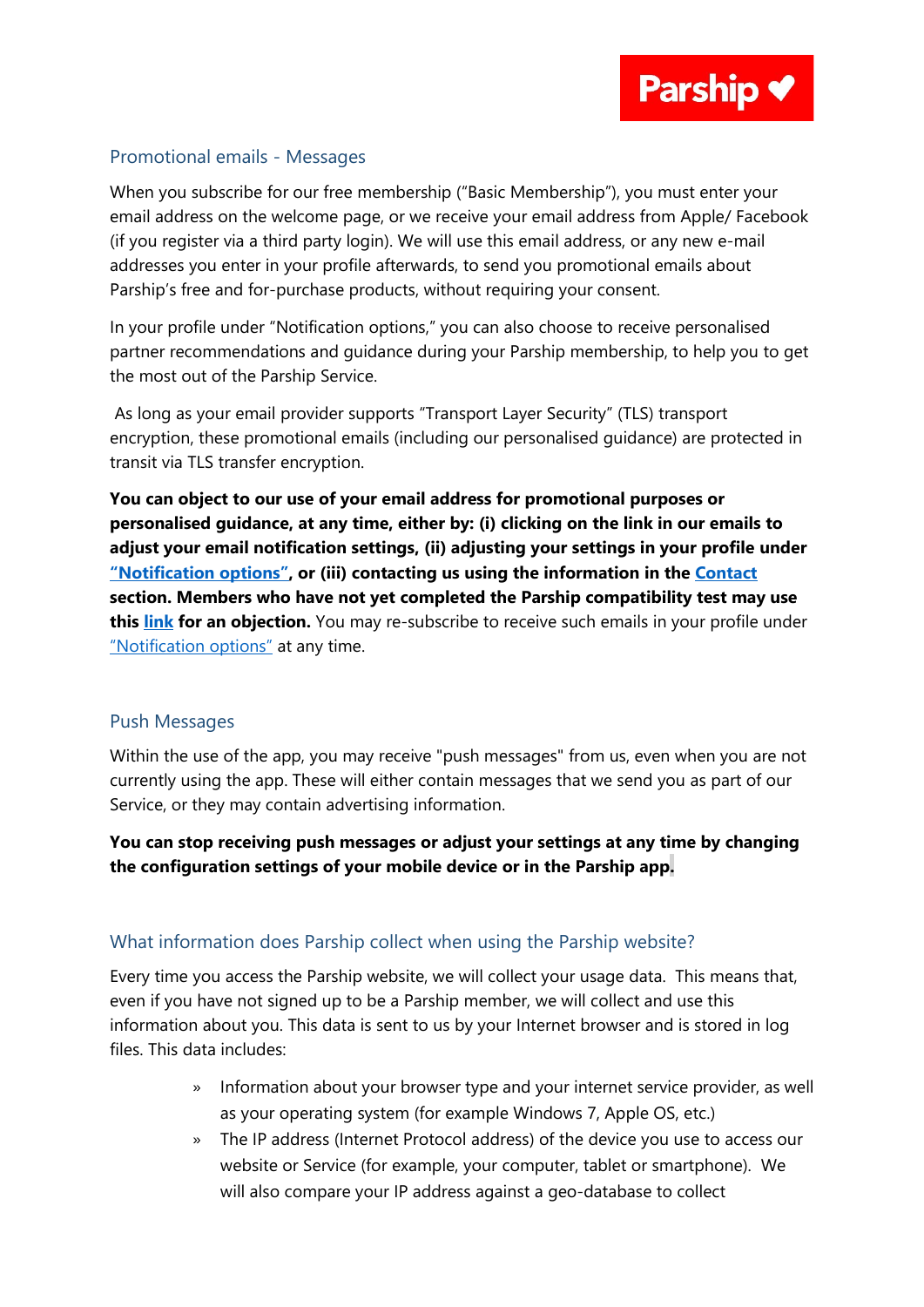

information about your location, such as your country, state and city. In this context Parship uses MaxMind (see explanations below)

- » Information about the page that you have accessed
- » The date and time that you used the website
- » The referrer URL (origin URL) from which you came to the page that you have accessed
- » Statistics about the amount of data transmitted during your use of the website
- » Status message as to whether you were successfully able to access the website
- » Session identifier
- » Session participant's pseudonym
- » Screen resolution used on your device

Each time a Parship member logs in to our network, we also collect their Parship user identifier.

While using the website, and in addition to the data mentioned above, cookies or pseudonym IDs (such as user-ID, ad-ID) may also be stored on your device, when you visit, or after you visited, our online content. You will find specific information about this in our [cookies & tracking policy.](https://uk.parship.com/cookiesandtracking)

#### What information does Parship collect when using the Parship app?

Every time you access the Parship app with your device, Parship automatically collects data and information from your device's operating system. This includes, among other things, the storage of your IP address. In detail, Parship collects:

#### Usage data

Every time you access the Parship app, we will collect your usage data. This data includes:

- » The operating system used to access the app and, if necessary, the browser type
- » Your current language setting in your device
- » Information about your Internet service provider
- » The IP address (Internet Protocol address) of your device
- » Your Device ID (e.g. UDID, IDFV) to identify your device for a secured authentication
- » Your User identifier on the Parship platform (only for Parship members)
- » Information about the part of the app that you have accessed and, if applicable, the webpage you accessed previously
- » The date and time that you used the app
- » Statistics about the amount of data transmitted during your app use
- » Status message as to whether you were successfully able to access the app
- » Session identifier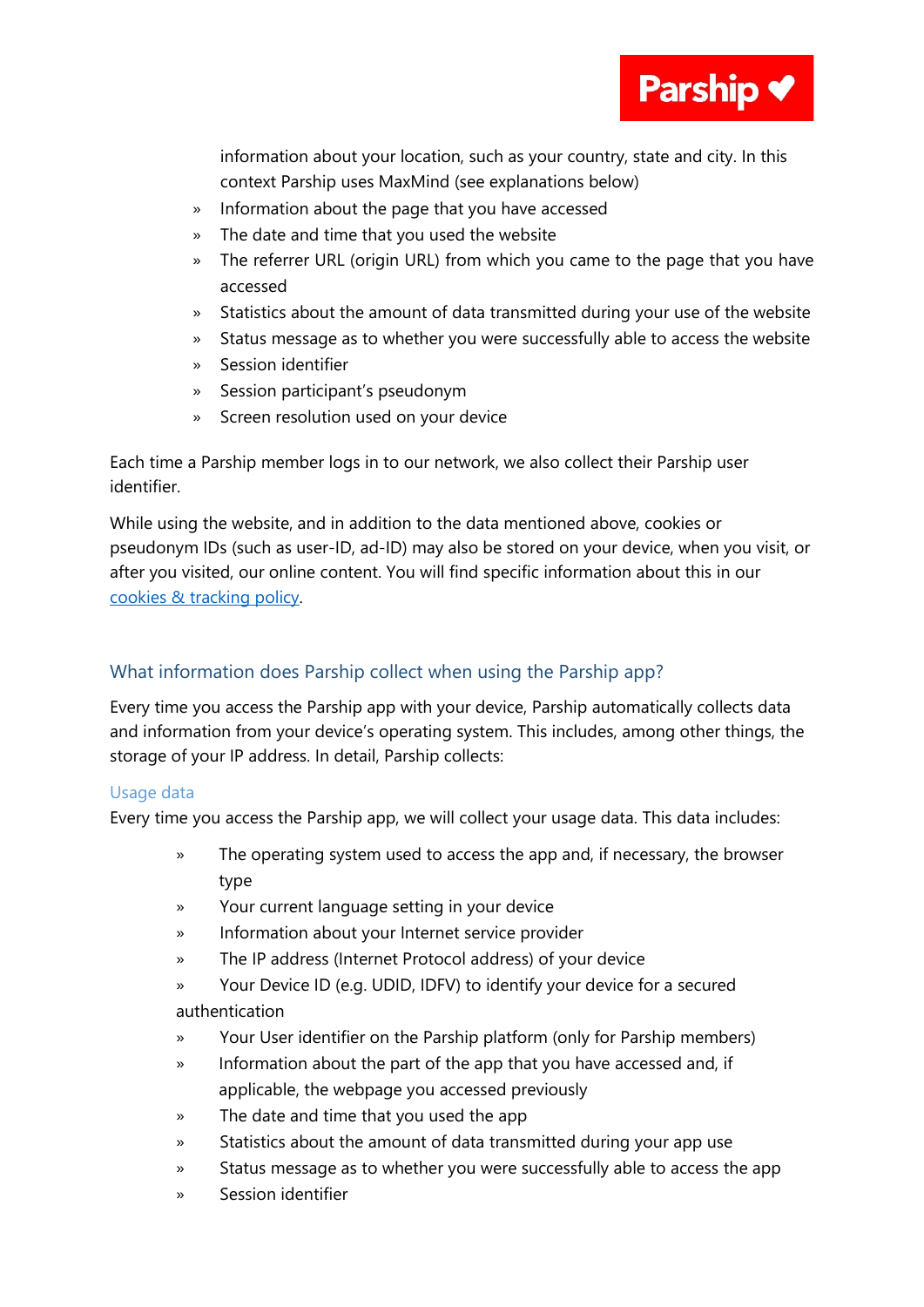

While using the app, and in addition to the data mentioned above, tracking technologies or pseudonym IDs (such as your AD-ID (e.g. the Apple IDFA (Identifier for Advertisers) or the Google Advertising ID) may also be stored on your device, when you visit, or after you visited, our online content. You will find specific information about this in our [cookies & tracking](https://uk.parship.com/cookiesandtracking)  [policy.](https://uk.parship.com/cookiesandtracking)

#### Login data

We also collect the following usage data each time a Parship member logs in to our network ("login records"):

- » Date and time of login
- » User identifier on the Parship platform (your e-mail address)
- » IP address (Internet Protocol Address)
- » Device ID (e.g. UDID) to identify your device for a secured authentication.

While using the app, and in addition to the data mentioned above, pseudonym IDs (such as user-ID, ad-ID) may also be stored on your device, when you visit, or after you visited, our app. You will find specific information about this in our [cookies & tracking policy.](https://uk.parship.com/cookiesandtracking)

#### GPS data when using the app

If a Premium Member turns on the "radius search" option, we also collect location data about their device (such as GPS, possibly WLAN information, and device ID) to determine their location. This information will be used to allow the Premium Member to set a suitable search radius to look for other members.

#### What information does Parship process when using the Parship platform?

Part of our Service is providing you with potential partners ("partner recommendations"). These partner recommendations are presented to you in your profile and via notifications (e.g. emails), with the following information: first name or occupation, age, place of residence or postal code, a photo, compatibility points and a link to their profile. Please note that we may present you at any time as a partner recommendation to other members, including those based outside the UK and/or using one of our other Parship platforms. As such, your first name or occupation, age, place of residence or postal code, photo, compatibility points and a link to your profile will be provided to these members. In general, Basic Members will see only your photos blurred, but may be able, in some instances, to see your photos clearly. Premium Members will see your photos clearly, if you agreed to it before.

In your profile, under "Notification options", you may choose to receive notifications from us (e.g., emails or push messages) to alert you when there has been activity in your account (e.g. you have received a new message or we have new partner recommendations for you). Please note that if you do not choose this notification option, your partner recommendations who have requested notifications may still receive notifications related to you (e.g., when you send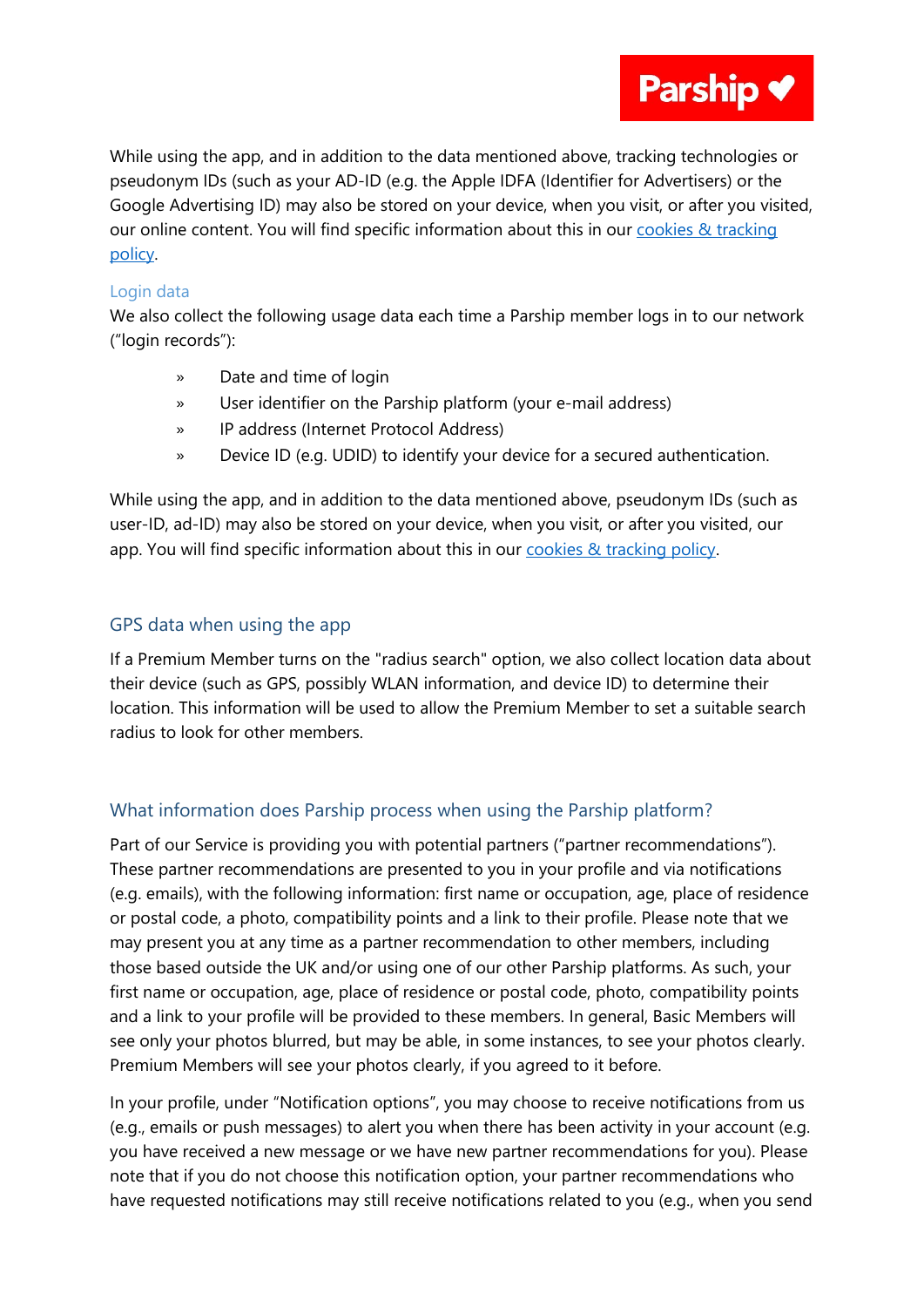them a new message or we send your profile as a new partner recommendation). As such, and as mentioned above, your first name or occupation, place of residence or postal code, photo, age, compatibility points and a link to your profile may appear in such notifications.

You may also request to be informed about: (1) which partner recommendations visited your profile ("visitors of my profile") and/or (2) if your partner recommendations are currently online (green circle if they are online, or grey circle if they are not). Please note that if you do so, the same information regarding your activity will be available to your partner recommendations who have also selected these notification options. As such, and subject to a partner recommendation's notification settings, (1) a partner recommendation whose profile you visited may be informed of your visit, and (2) your partner recommendations may be notified when you are online or offline.

In addition, you are able to see the last time a partner recommendation was online ("last time online"), and your partner recommendations are also able to see when you last logged in. This feature is set up automatically and, for technical reasons, cannot be deactivated.

## <span id="page-10-0"></span>**Processing purposes**

Parship processes the personal data of its users for the following purposes and legal bases. If data processing is based on the legal basis of a legitimate interest, we will also explain our legitimate interest in data processing to you below:

- » To provide the Parship platform and thereby perform our Services as described in the [General Terms and Conditions.](https://uk.parship.com/termsandconditions/) In particular, this includes:
	- **•** Provision of our website for non-registered users;
	- Use of our website and app for registered Parship members;
	- Ability to contact other users and respond to requests via the platform;
	- Facilitation of the conclusion of a contract, incl. invoicing;
	- **EXE** Sending emails and/or push messages regarding matches or other contractually relevant messages.

(The legal basis of processing is contractual necessity, i.e. to provide you with the services you have asked for from Parship. In some cases, the legal basis is your consent.)

- » For so-called A/B testing. (The legal basis is Parship's legitimate interest in improving the user-friendliness and enhancing the attractiveness of our website.)
- » To provide a login via the Parship platform, Facebook login or Apple login. (The legal basis of processing is contractual necessity.)
- » For the prevention of and defense against abuse. Parship automatically collects, processes and uses personal data and geodata we collect during your registration and the completion of the Parship personality test and/or your Parship profile, to check for any evidence of the misuse of the platform. This information is stored in a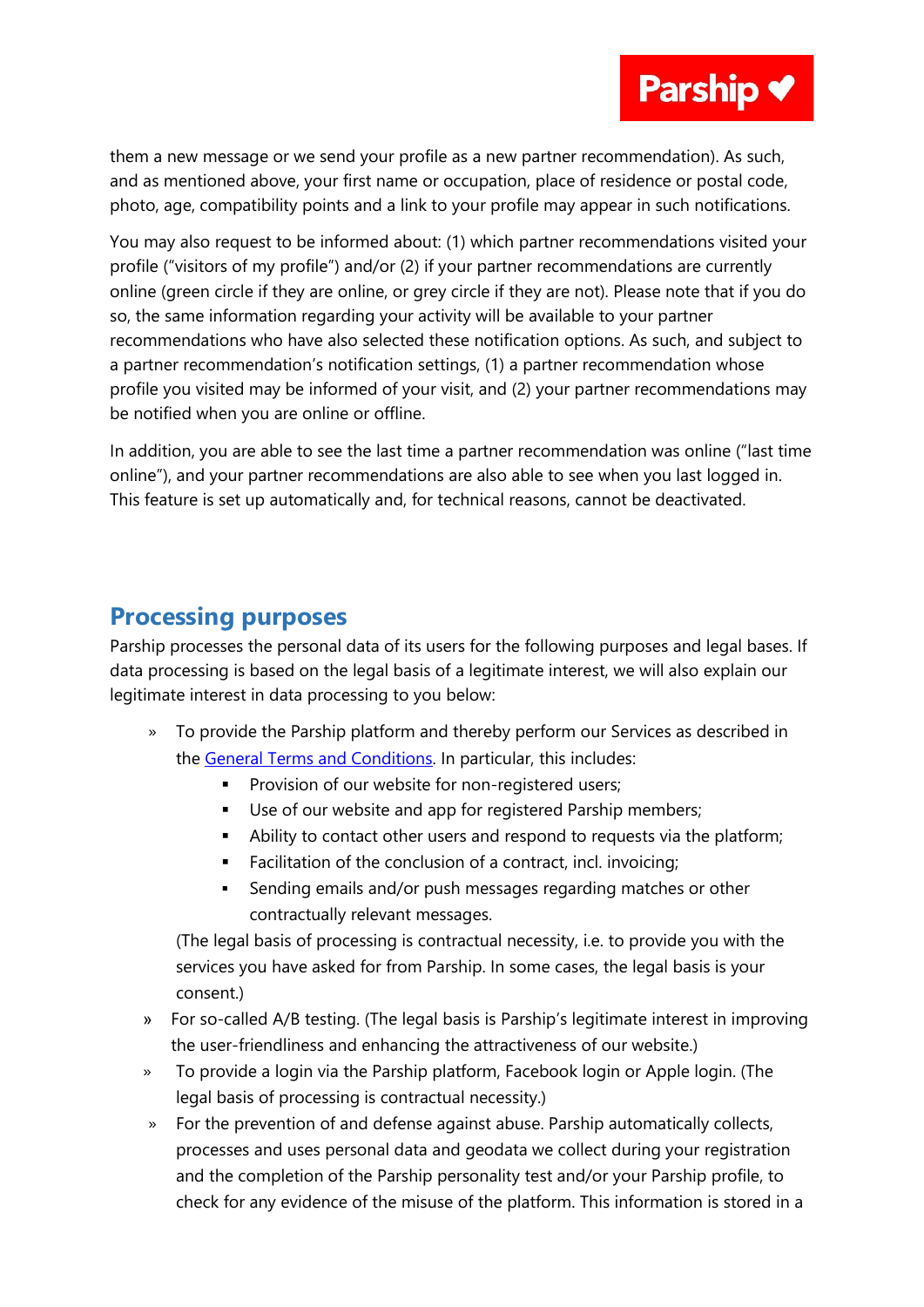# Parship v

database and compared against empirical values and information. If our automated processing activities suggest that our Service has been misused, a Parship employee will review the relevant rating and underlying clues, as well as the information in your profile (including any wording and photos you have provided) to confirm whether this is the case. In addition, customer service representatives perform profile checks to check members' profiles that have been reported by other members through the function "suspicious profile?" or as having breached our General Terms and Conditions. Furthermore, Parship uses the voluntary provision of the cell phone number to carry out a mobile phone-based identity comparison within the scope of a so-called SMS Verification. (The legal basis for these activities is the legitimate interests of Parship and our Parship members, to ensure that the Parship service is not used in a way that is in breach of our General Terms and Conditions and/or the law. In doing so, we also comply with our legal obligation regarding data security to guarantee system security and to detect and trace unauthorised access attempts or accesses).

- » To ensure that you comply with your obligations under your subscription and our General Terms and Conditions, including your payment obligation (which concerns only Premium members). If you do not pay outstanding invoices / instalments despite repeated reminders, we will transfer the data that are required for the execution of a debt collection procedure to a debt collection service provider for the purpose of fiduciary debt collection. In the event of disputes regarding payment, we also transfer any necessary data to our payment services providers for the purpose of asserting our rights (e.g. in the case of disputed payment obligations, requests from banks, or within the framework of conflict resolution for chargebacks). (The legal basis for these activities is Parship's legitimate interest in ensuring that you comply with your contractual obligations, including any payment obligations, in accordance with your subscription.)
- » For the protection and defence of our rights and the fulfilment of legal obligations. (The legal basis for these activities is the fulfilment of our legal obligations and our legitimate interest in asserting and defending our rights.)
- » To send advertising relating to our own products through promotional emails and/or push messages, newsletters, (user) surveys and personalised guidance. (The legal basis is our legitimate interests in relation to sending direct marketing about our own products. In some instances, the legal basis is also your consent.)
- » To comply with statutory retention obligations and other statutory or legal obligations and provisions (e.g., in connection with tax audits, official or judicial orders for information or other purposes). (The legal basis is the fulfilment of our legal obligations).
- » To answer communications or questions from you. (The legal basis is contractual necessity, complying with our legal obligations, and Parship's and our users'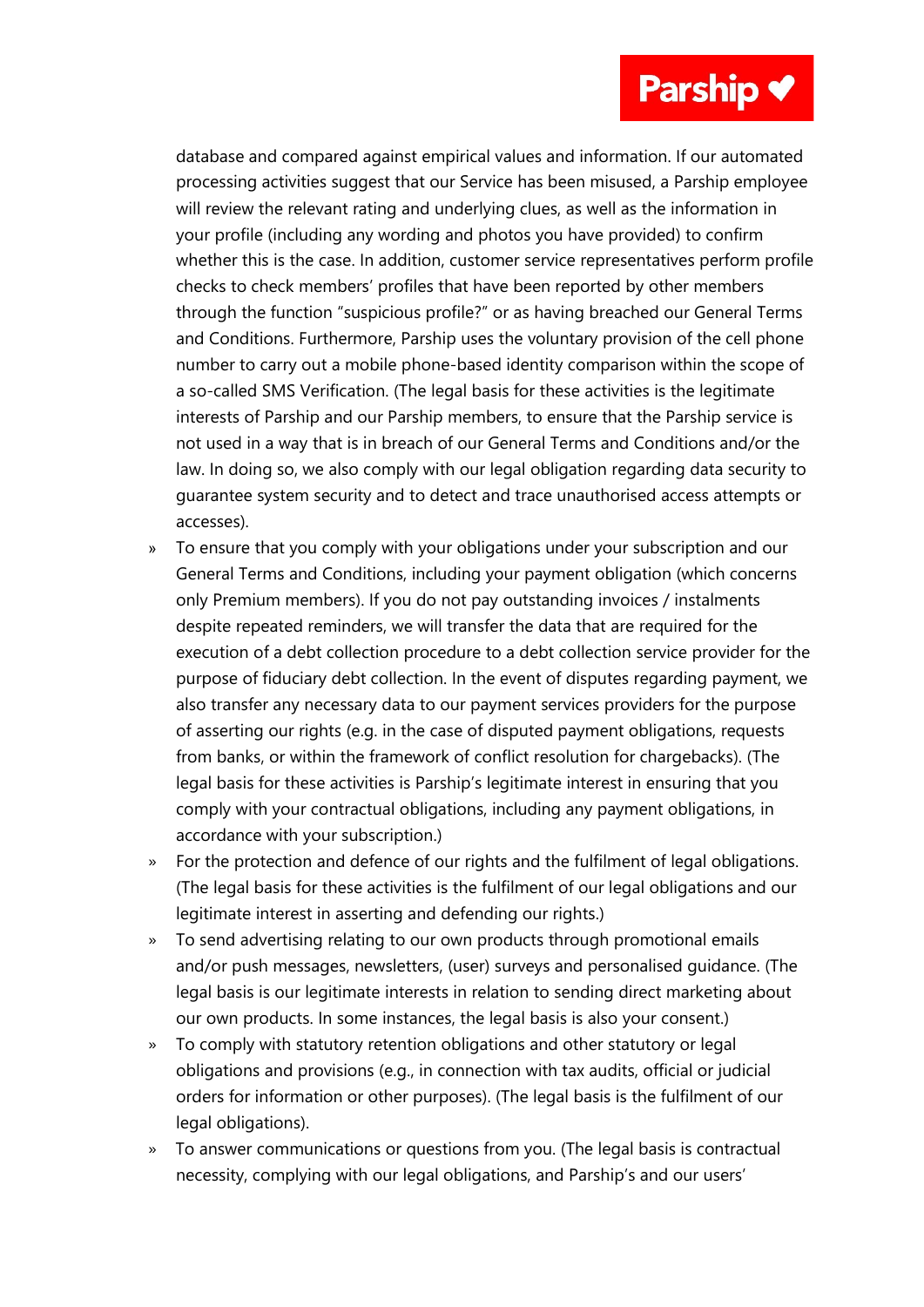

legitimate interests in offering/receiving customer service and improving the customer experience.)

You will find the processing purposes and legal basis for the processing of personal data regarding the use of "cookies" and other tracking technologies when using Parship in our [cookies & tracking policy.](https://uk.parship.com/cookiesandtracking)

## <span id="page-12-0"></span>**Legal basis for the processing of personal data**

- » Where we obtain your consent as our lawful basis of processing, our legal basis is point (a) of Article 6(1) of the UK General Data Protection Regulation (UK GDPR).
- » Where the processing of special categories of data according to Article 9(1) UK GDPR is required, our legal basis is point (a) of Article 9(2) UK GDPR - your consent.
- » When the processing of your personal data is required to fulfil our contractual relationship (either in relation to Basic Membership or Premium Membership), our legal basis is point (b) of Article 6(1) UK GDPR. This also applies to any processing that is required to carry out any pre-contractual actions.
- » When the processing of your personal data is required to fulfil a legal obligation, our legal basis is point (c) of Article 6(1) UK GDPR.
- » If the processing is necessary to safeguard the legitimate interests of eharmony or a third party, such as our members, and the interests, fundamental rights and freedoms of the data subject do not override those legitimate interests, our legal basis for the processing is point (f) of Article 6(1) UK GDPR.
- » For further data processing, Art. 6 (1) UK GDPR takes effect in its relevant littera depending on the data processing constellation. When the processing of personal data is required for our own marketing (either in relation to Basic Membership or Premium Membership), the legal basis for the processing is point (f) of Article 6(1) UK GDPR.

When the legal basis for processing is your consent, you are entitled to withdraw your consent at any time. However, this withdrawal will not affect the lawfulness of any processing carried out on the basis of your consent before your withdrawal. If the legal basis is a legitimate interest, you are also entitled, in general, to object to the processing of your personal data, at any time, for reasons arising from your specific situation. Article 21 UK GDPR applies in this respect.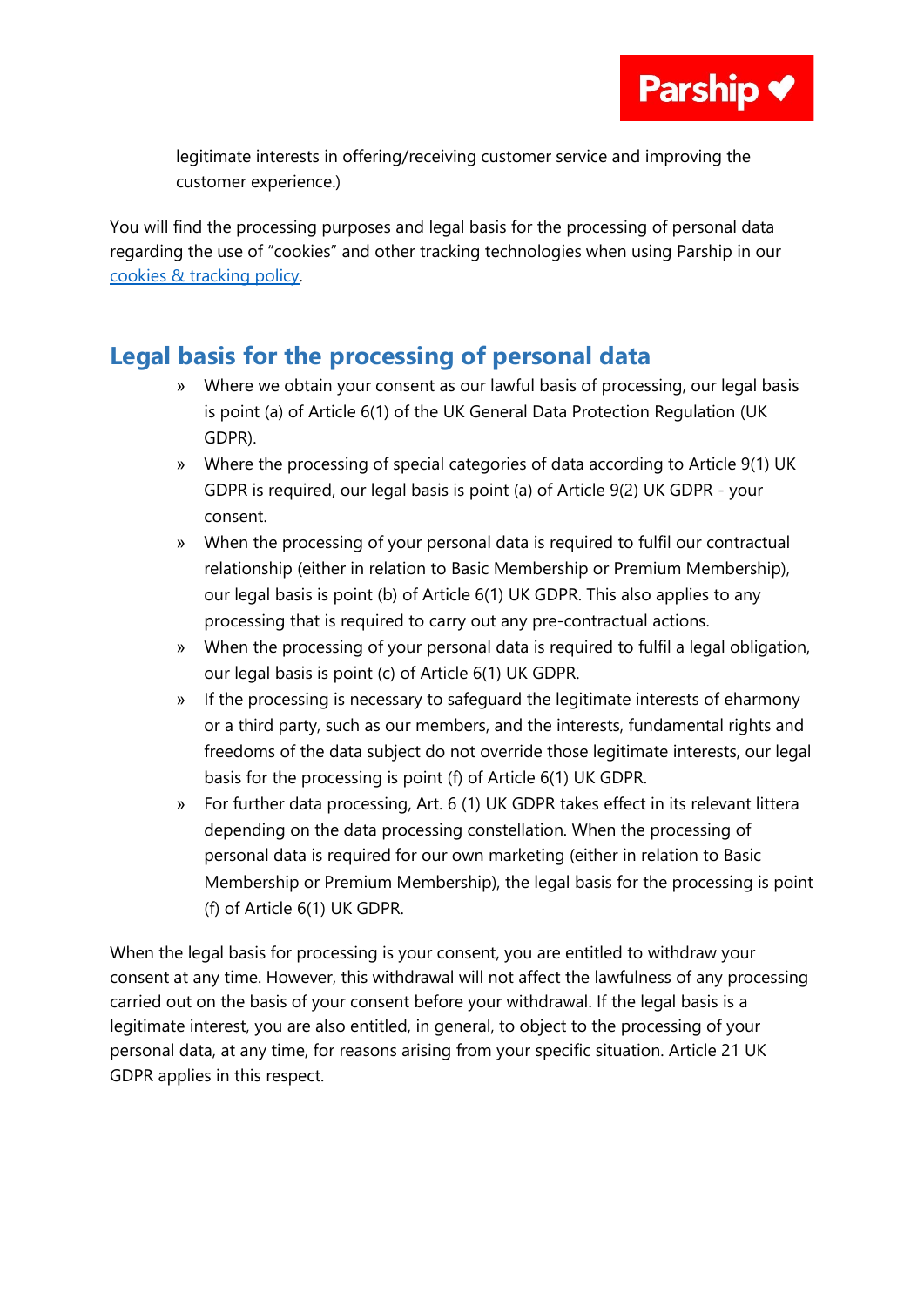

## <span id="page-13-0"></span>**Transfer of data to third parties; service providers**

Parship generally only discloses your personal data to third parties for the provision of Services to you, if we or the third party have a legitimate interest for disclosing, if we have your consent or if this is required in order to fulfil a legal obligation. If we disclose your personal data to third parties on the basis of a legitimate interest, we will explain the legitimate interest in this privacy policy.

We may share your personal information within our group of companies, and other entities within our group may also store and/or process your information in accordance with this privacy policy.

In the following cases, personal data may also be transferred to third parties:

- to service providers, if the data is required for the fulfilment of their data processing agreement with us;
- any providers of marketing tracking technologies and analysis tools (you can find out more about this in our [cookies & tracking policy;](https://uk.parship.com/cookiesandtracking)
- where we are obliged to do so by law, a regulator or an enforceable official order;
- in connection with legal disputes (vis-à-vis courts or our lawyers), debt collections or audits (vis-à-vis chartered accountants/tax auditors);
- relevant investigating authorities in connection with possible criminal offences;
- in the event of the sale of the business (vis-à-vis the purchaser).

Insofar as data is regularly transferred to other third parties, this is explained in our privacy policy and/or our [cookies & tracking policy.](https://uk.parship.com/cookiesandtracking) If the transfer takes place on the basis of consent, the explanation may also be provided when obtaining consent.

#### Transfers to service providers

Parship may use service providers when collecting or processing your personal data. Parship will ensure that service providers only receive that portion of your personal data they need for their specific activity.

In addition to those already expressly mentioned in this privacy policy and/or in our [cookies](https://uk.parship.com/cookiesandtracking)  [& tracking policy,](https://uk.parship.com/cookiesandtracking) Parship uses, amongst others, service providers to send promotional emails and push messages to members. In addition, Parship uses service providers to provide our servers. If you subscribed to your Premium Membership over the website, we also use external payment services and service providers to help us with the settlement of payments and debt collection. Depending on the particular payment method you choose when purchasing your Premium Membership over our website, Parship will send your payment information to the bank or to the particular payment service provider that we have appointed. Please be aware that such payment service providers will be responsible for their use of your personal data for their own purposes (i.e., to process your payment). As such, the privacy policy of the respective payment service provider will also apply.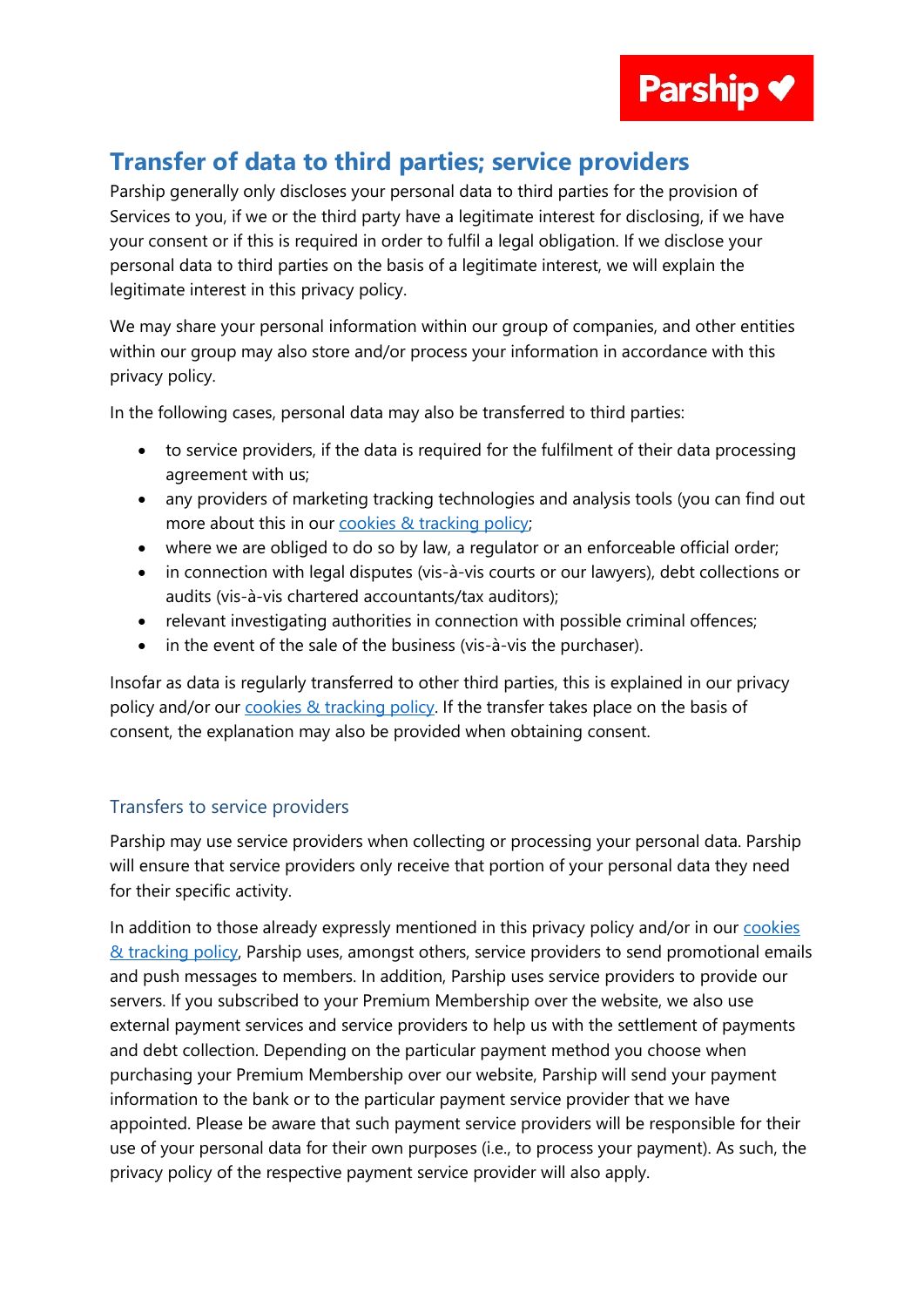Generally, the service providers that we appoint are engaged as our processor and may only use the personal data of our members in accordance with our instructions.

Please note that if you purchase a Premium Membership over the Parship app, Parship will not process any payment. In this case, the app store operator will be responsible for handling the payment process.

#### Transfer of data to non-European countries

Parship may disclose your personal data to third-party controllers (joint or independent) or to our processors who are located outside the UK and the European Economic Area ("EEA") (collectively, "Europe"). When this happens, and before disclosing your data, we ensure that the recipient has an adequate level of protection to enable the lawful transfer of your data. For example, this may be because the recipient is in a country that a competent authority has determined offers an adequate level of data protection in accordance with Article 45 UK GDPR; or has entered into standard data protection clauses and implemented appropriate technical and organizational measures; or (where permitted by law) because you have expressly consented to this transfer.

We can provide you with an overview of recipients (processor) in third countries and a copy of agreed-upon regulations regarding ensuring an adequate level of data protection (standard contractual clauses). Please use the information provided under [Contact](#page-1-0) for this purpose.

## <span id="page-14-0"></span>**How do we protect your personal data?**

Parship uses a variety of security measures, including state-of-the-art encryption and authentication tools, to protect the security, integrity and availability of our customers' and users' personal data. In particular, these measures include the following:

- » Strict criteria for the authorization to access your data as well as 2-factor authentication,
- » Storage of confidential data in encrypted form,
- » Firewall protection of IT systems to prevent unauthorized access,
- » Permanent monitoring of access to IT systems to detect and prevent the misuse of personal data.

In this context, we recommend that you familiarise yourself with Parship's security tips when using the Parship service. [Here](https://uk.parship.com/safety/) you can find more information on this topic.

In this context, Parship also uses service providers from the USA. In particular, the following service providers are involved: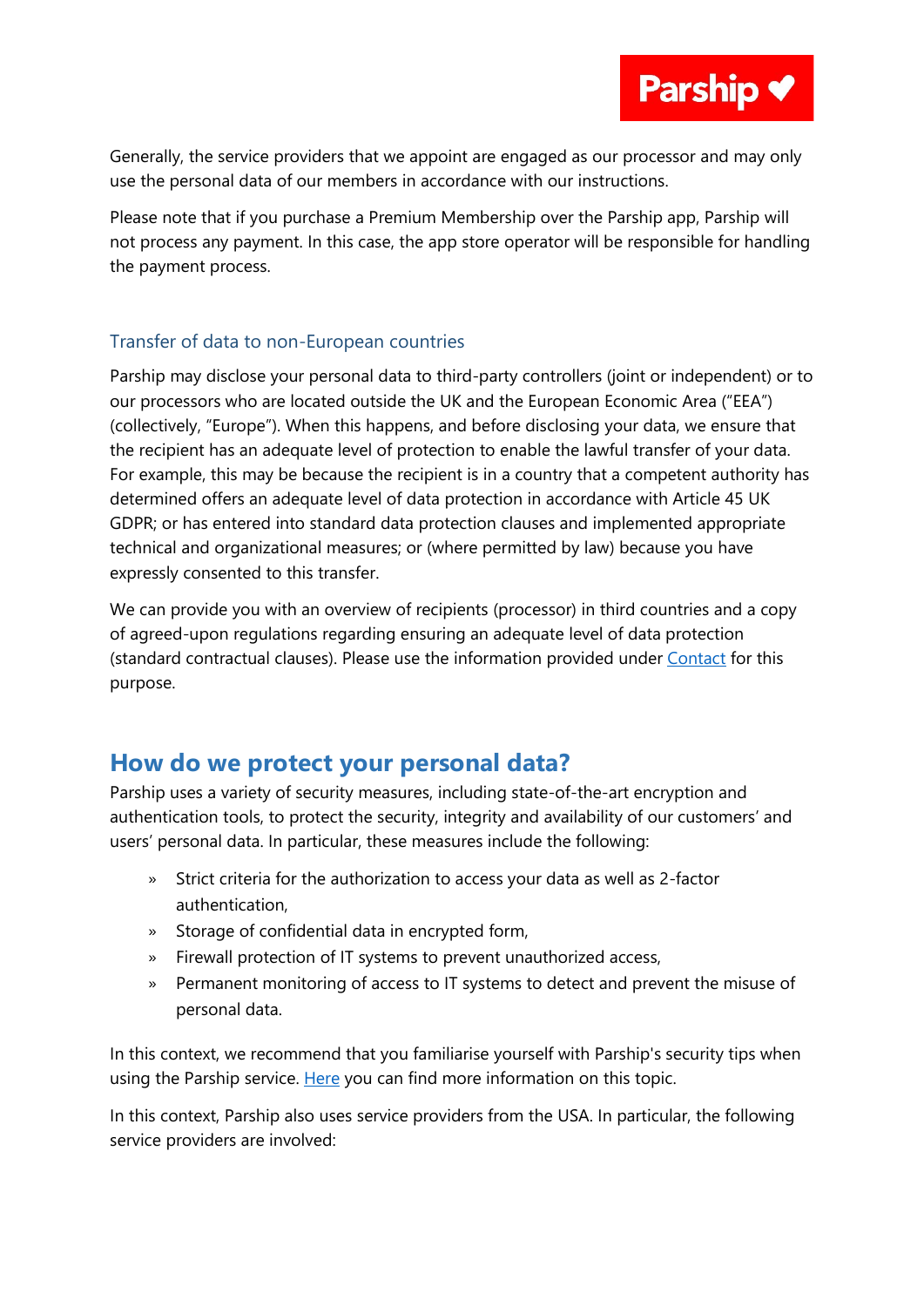

#### Cloudflare

In order to secure this website and optimize loading times we use a "Content Delivery Network" (CDN). This CDN is a service of Cloudflare, Inc, 101 Townsend St, San Francisco, CA 94107, USA. Use of the Cloudflare service requires website enquiries and website content to be transmitted and processed via its server. In connection with this, data is consolidated to form statistics, which cannot be deactivated.

We have entered into a processing agreement with Cloudflare on the basis of the standard contractual clauses as defined by the EU Commission on 4 June 2021 and the use of additional technical and organisational security measures.

[Here](https://www.cloudflare.com/en-gb/privacypolicy/) you can find information about the data collected by Cloudflare.

#### MaxMind

Parship uses the GeoIP2 Precision City geolocation service from MaxMind, Inc, Waltham, MA, 14 Spring St., Suite 3, Waltham, Massachusetts 02451, USA. With this service, we use IP addresses to determine approximate location/geolocation data based on the country of origin. No personal data is exchanged with MaxMind. [Here](https://www.maxmind.com/en/privacy-policy) you can find further information about MaxMind.

#### iovation

In order to protect the Parship platform and Parship users from fraud and abuse, Parship employs the abuse prevention service provided by iovation Inc. 555 SW Oak Street #300, Portland, OR 97204, USA. iovation checks your IP address, date and time of access, referrer URL and browser information when you access the Parship platform in order to determine the probability of fraudulent behaviour. All personal data received by iovation is pseudonymised, encrypted and subject to principles of data minimisation.

We have concluded an agreement with iovation as independent controllers on the basis of the EU standard contractual clauses (Module 1).

You can find out more about iovation [here.](https://www.transunion.com/privacy/iovation) 

## <span id="page-15-0"></span>**Duration of storage; retention obligations**

We store your data for as long as is necessary for the provision of our Service (Basic and Premium Memberships) and any associated services or where we have a legitimate interest which permits the further storage of that information. In all other cases, we will erase your personal information once it is no longer necessary, except for any information we need to retain in order to comply with any contractual or statutory (e.g. tax or commercial) retention periods (e.g. invoices).

Data that is subject to a mandatory retention period is blocked from deletion until the end of that period.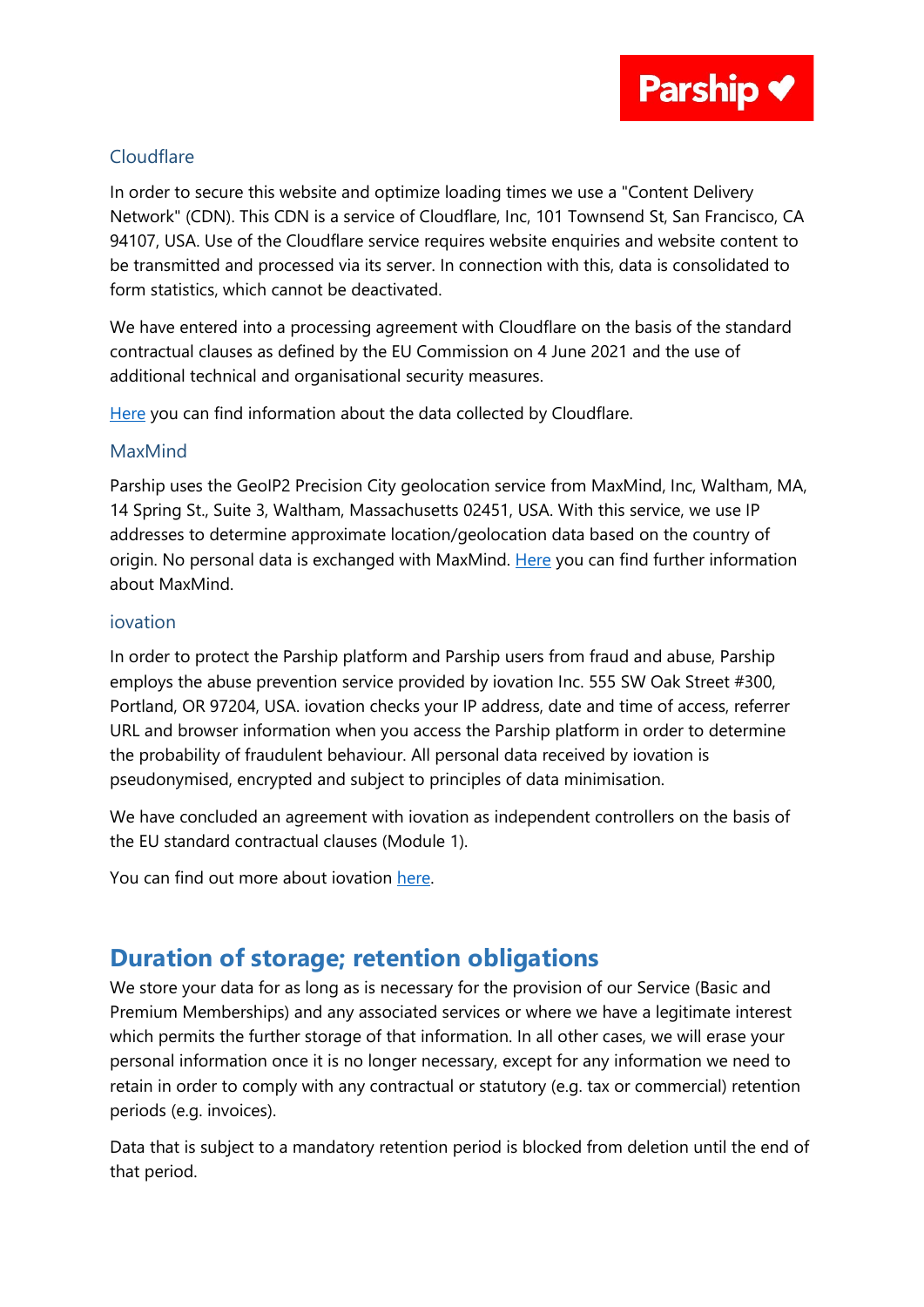

For Basic Members: You can choose to remove the data in your profile at any time. You can also erase your profile data yourself (when you have completed the compatibility test) by starting the deletion process in the "Profile Settings" area of your Parship account. If you are a web or iOS user, you can also erase your profile data yourself (when you have completed the compatibility test) by starting the deletion process in the "Profile Settings" area of your Parship account. Otherwise, Parship automatically erases personal profile data of Basic members who are inactive for 24 months.

For Premium Members: Your personal data will be stored for the duration of our contractual relationship. However, we will erase your data following your request as long as there is no legal storage obligation that applies to that information. If your data is subject to a mandatory storage period, we will ensure that this information is isolated and stored until the expiry of the retention period. Once your Premium Membership is over, if you do not ask us to erase your data before your Premium subscription comes to an end, your Premium Membership will be converted into a Basic Membership. In this case, the description above relating to the retention period of Basic Members' data will apply.

If you uninstall the Parship app on your device, this will not delete the data in your profile. The above statements related to the deletion of Basic Members' data and Premium Members' data also apply here.

Log files are stored by Parship for 30 days and then deleted. Log files whose further retention is required for evidentiary purposes are exempt from deletion until the incident is finally resolved and may be forwarded to investigative authorities as appropriate in individual cases.

Please note that if the deletion of your data is prevented due to a mandatory retention period, your data will be blocked and stored for no other purposes, until we can delete it.

Parship will also store any personal data which is required to demonstrate that Parship has lawfully complied with a valid data subject's rights request within the required period (36 months).

## **Are you obliged to provide us with personal data?**

In principle, you are not obliged to provide us with your personal data. However, the use of certain services of this online offer may require the provision of personal data, e.g. registration or participation in a competition. If this is the case, we will point this out to you. Mandatory data is regularly marked with an \*. If you do not wish to provide us with the required data, you will unfortunately not be able to use the corresponding services

## <span id="page-16-0"></span>**Rights of the data subject at a glance**

Under the UK GDPR and data protection laws, you have rights, including:

**Your right to be informed** – You have a right to receive concise, transparent, intelligible, and easily accessible information about your personal data and our use of it.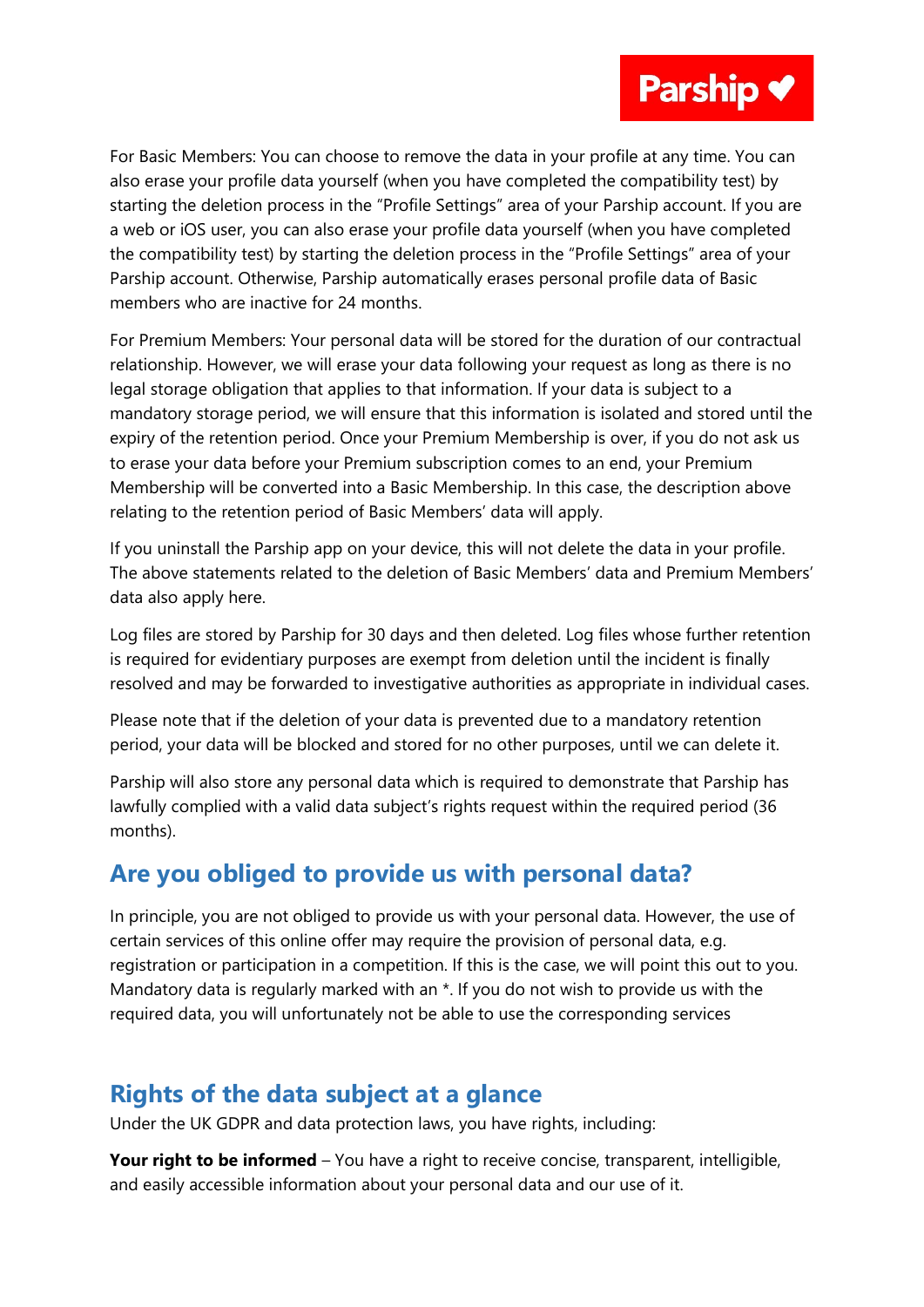

**Parship V** 

If you are a Basic or Premium member of Parship, you can assert your right of access [here](https://uk.parship.com/privacypolicy/) [\(https://uk.parship.com/privacypolicy/\)](https://uk.parship.com/privacypolicy/).

If you are visiting Parship as a guest and not a registered member, please use the contact details in the [Contact](#page-1-0) section to assert your right of access.

**Your right to rectification** – You have the right to ask us to rectify personal data you think is inaccurate. You also have the right to ask us to complete information you think is incomplete. This right always applies.

**Your right to erasure** - You have the right to ask us to erase your personal data in certain circumstances. We have the right to refuse to comply with a request for erasure if we are processing the personal data for one of the following reasons:

- To exercise the right of freedom of expression and information.
- To comply with a legal obligation.
- To perform a task in the public interest or exercise official authority.
- For archiving purposes in the public interest, scientific research, historical research or statistical purposes.
- For the exercise or defence of legal claims.

**Your right to restriction of processing** – You have the right to ask us to restrict the processing of your personal data in certain circumstances. In such case, we will still hold the data but will not process it any further. This right is an alternative to the right to erasure. If one of the following conditions applies, you may exercise the right to restrict processing:

- The accuracy of the personal data is contested.
- Processing of the personal data is unlawful.
- We no longer need the personal data for processing, but the personal data is required for part of a legal process.
- The right to object has been exercised and processing is restricted pending a decision on the status of the processing.

**Your right to object to processing** – You have the right to object to processing in certain circumstances. You can also object if the processing is for a task carried out in the public interest, the exercise of official authority vested in you, or your legitimate interests (or those of a third party).

**Your right to data portability** – This right only applies if we are processing information based on your consent or for the performance of a contract and the processing is automated.